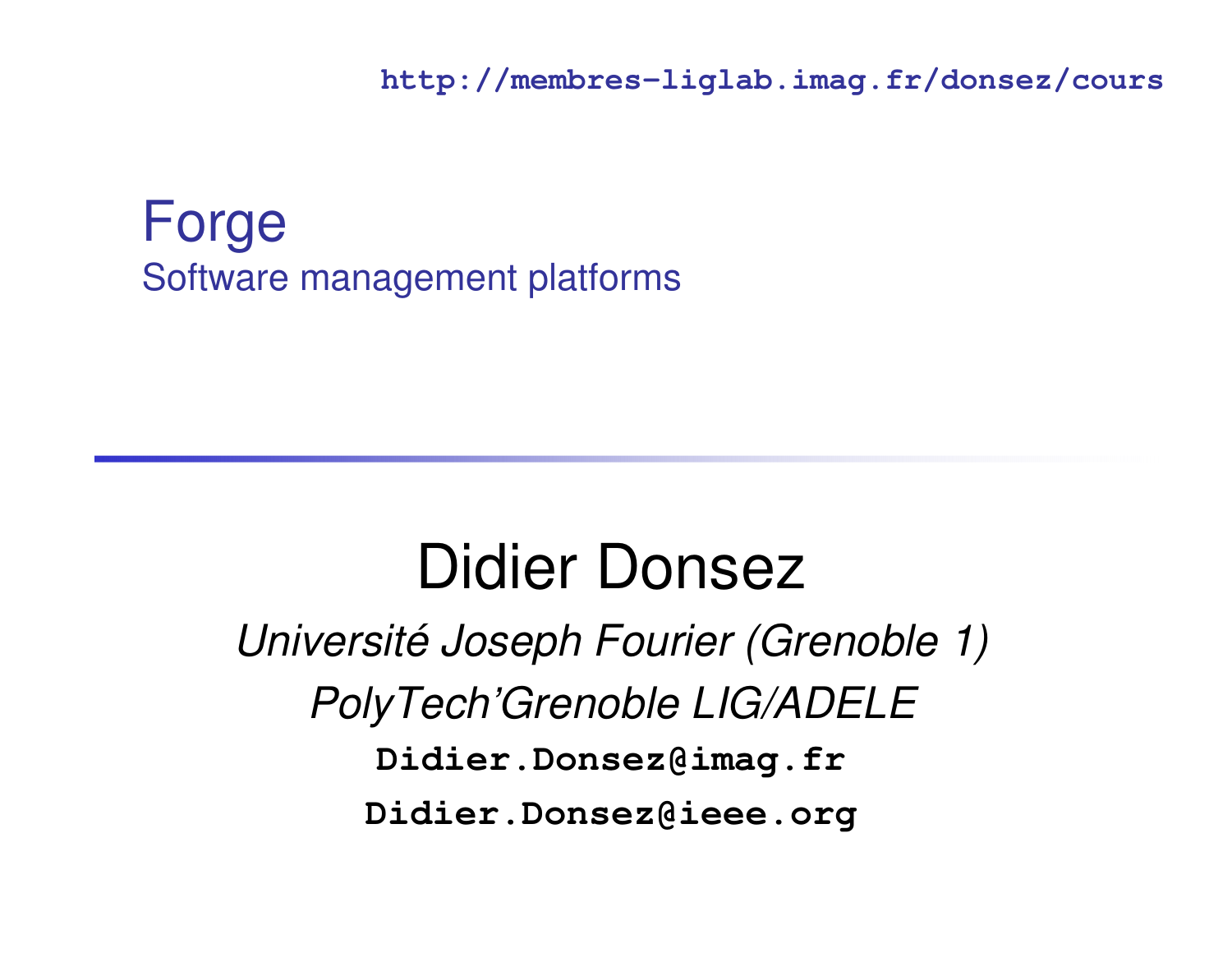#### **License**



- $\mathcal{L}_{\mathcal{A}}$  This presentation is covered by the license CC by-nc-nd
	- $\blacksquare$ http://creativecommons.org/licenses/by-nc-nd/3.0/legalcode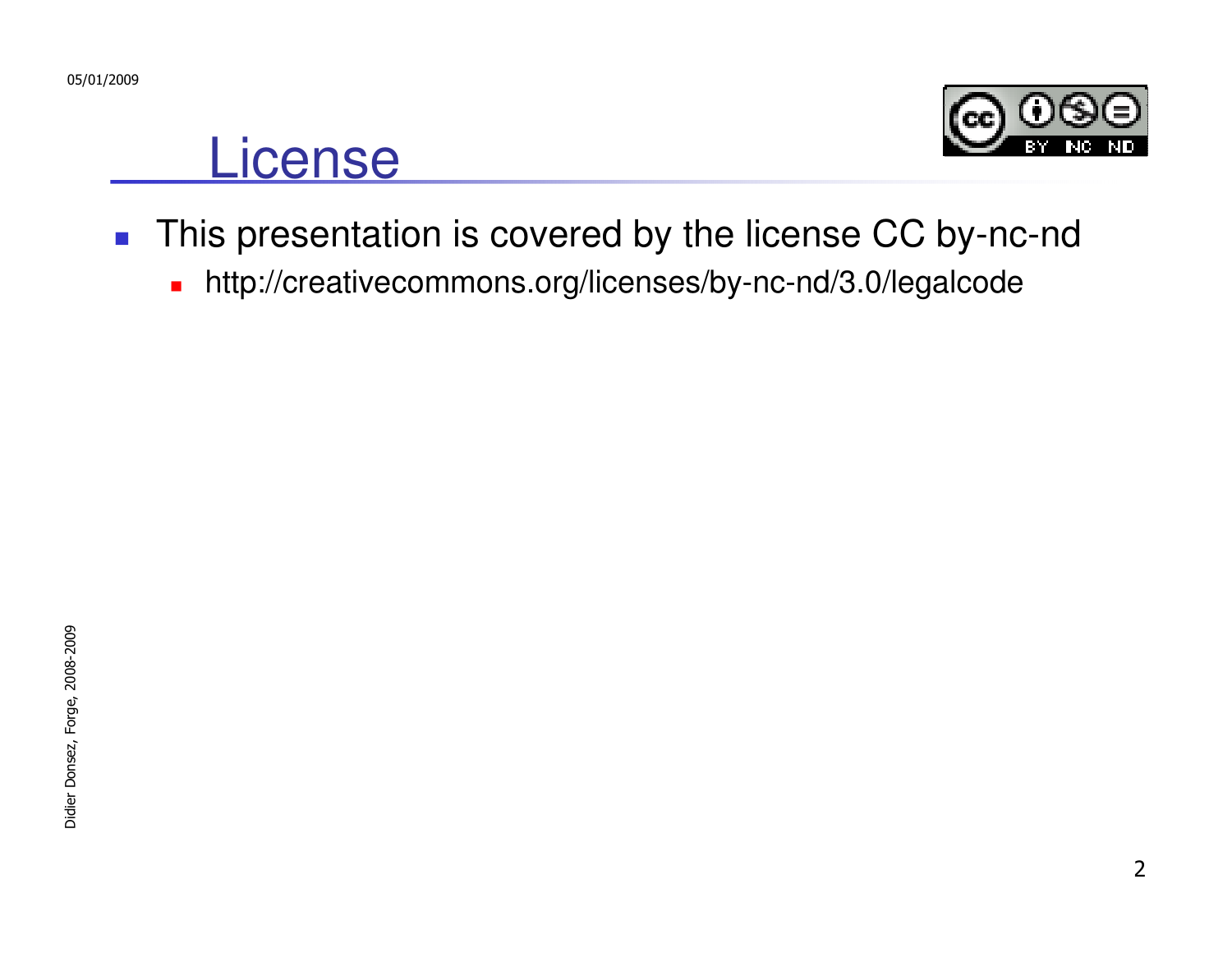# **Outline**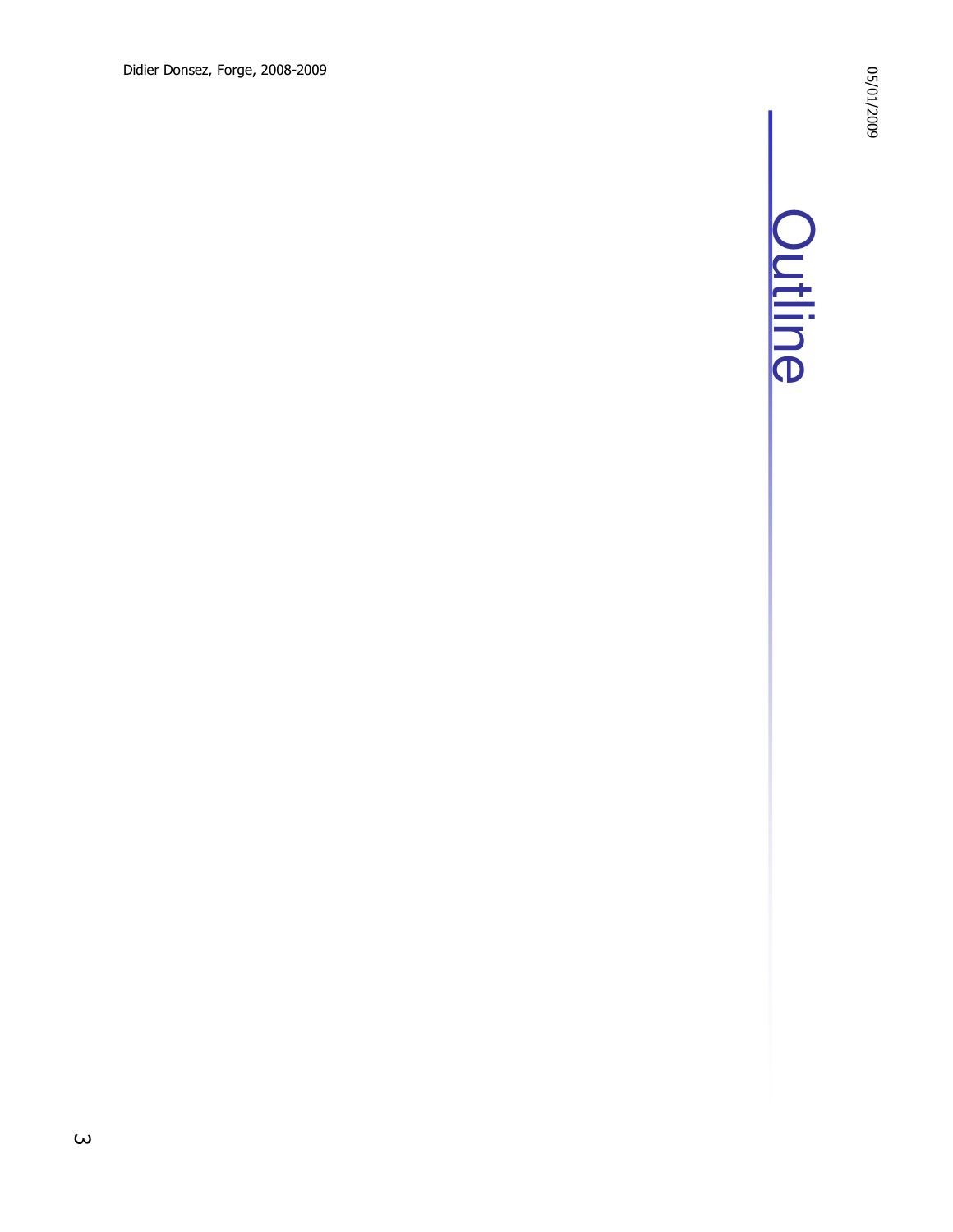#### **Motivations**

- T. **ficht-end to software development lifecycle** services
	- o, **Exercise revision control**
	- o, software development management system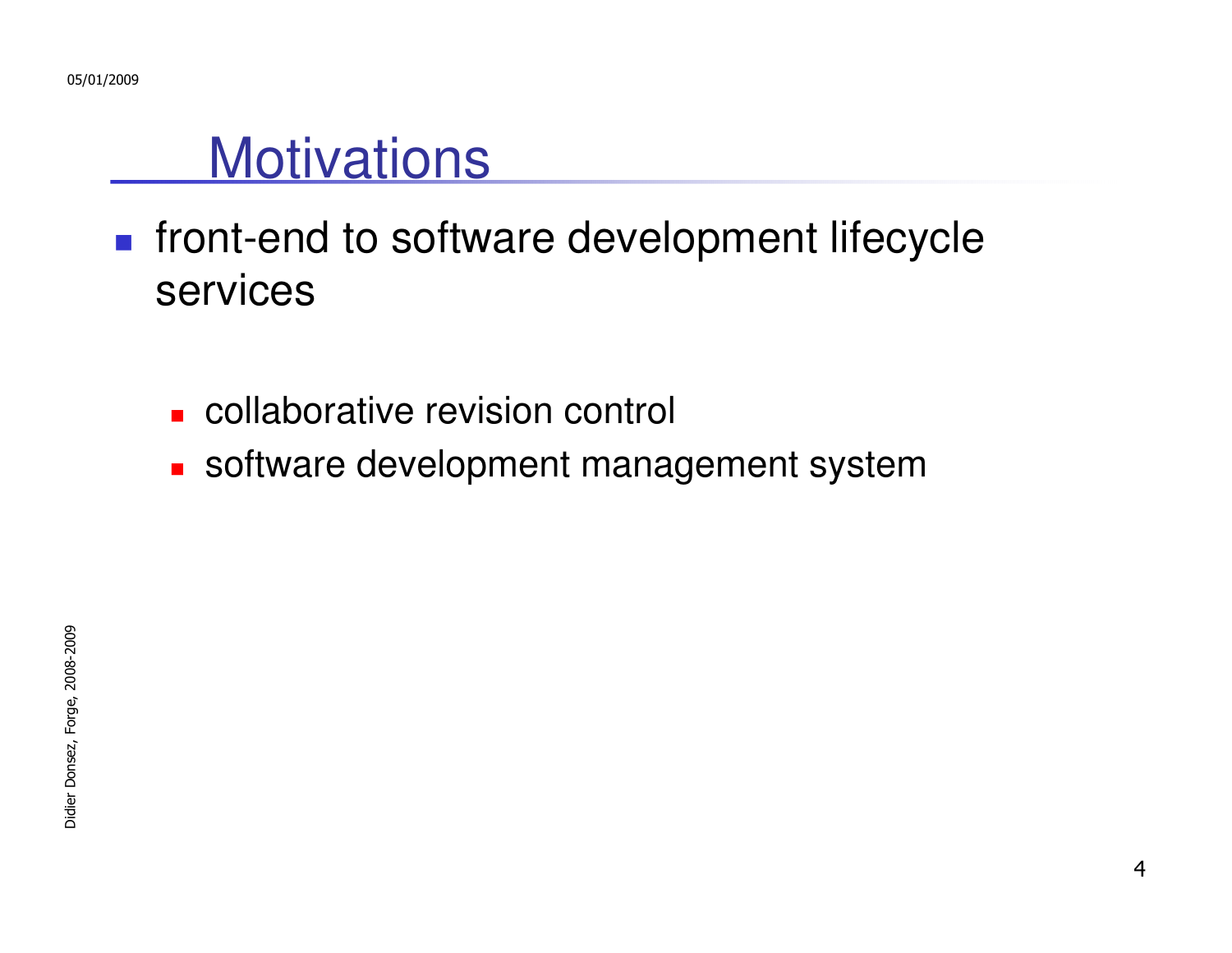#### Main features

- $\sim$  For Developer
	- ▉ Source repository
	- Release/Artifact repository  $\blacksquare$
	- П Wiki, Blogs
	- Mailing list and IMs п
	- Bug and Feature tracking  $\blacksquare$
	- Continuous integration (nightly builds, testing …)  $\blacksquare$
	- $\mathbf{r}$ Surveys
- For Manager/Owner  $\mathcal{L}_{\mathcal{A}}$ 
	- п Activity reporting
	- **Developer scoring**  $\overline{\phantom{a}}$ 
		- Skill searching
	- **Code quality metrics**  $\mathcal{L}_{\mathcal{A}}$
	- $\blacksquare$ License checking
	- **Plagiarism (Copy-paste) code detector**  $\blacksquare$
	- ▉ …
- Misc

P.

- Web UI and IDE integration ▉
- Add-on/plugin support (API, Web Services, …) $\blacksquare$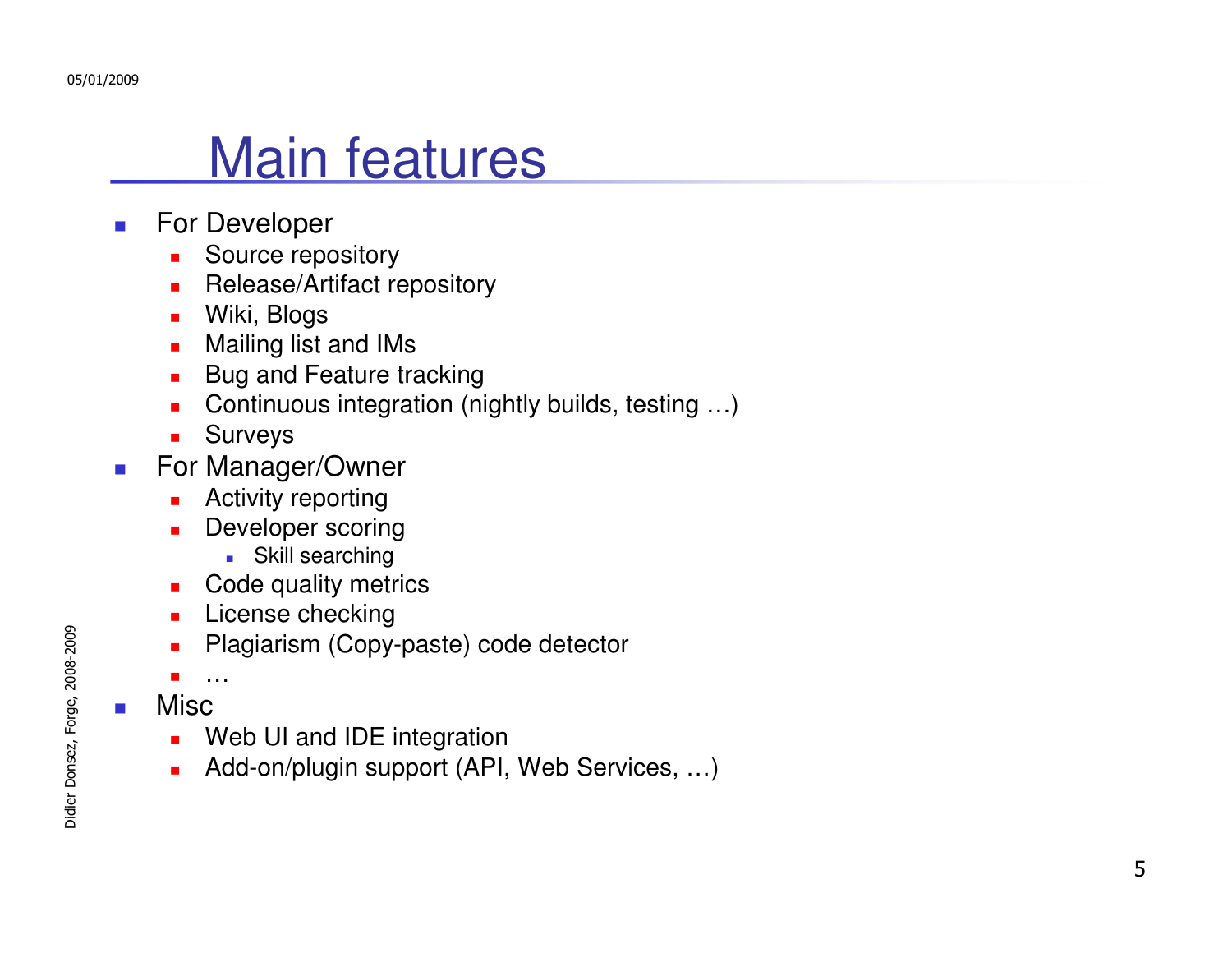#### Platforms

- T. GForge (SourceForge.net) + SF EE
- **LibreSource**
- T. Savannah
- T. ■ NovaForge
- ■ CodeX
- T. GoogleCode

T.

…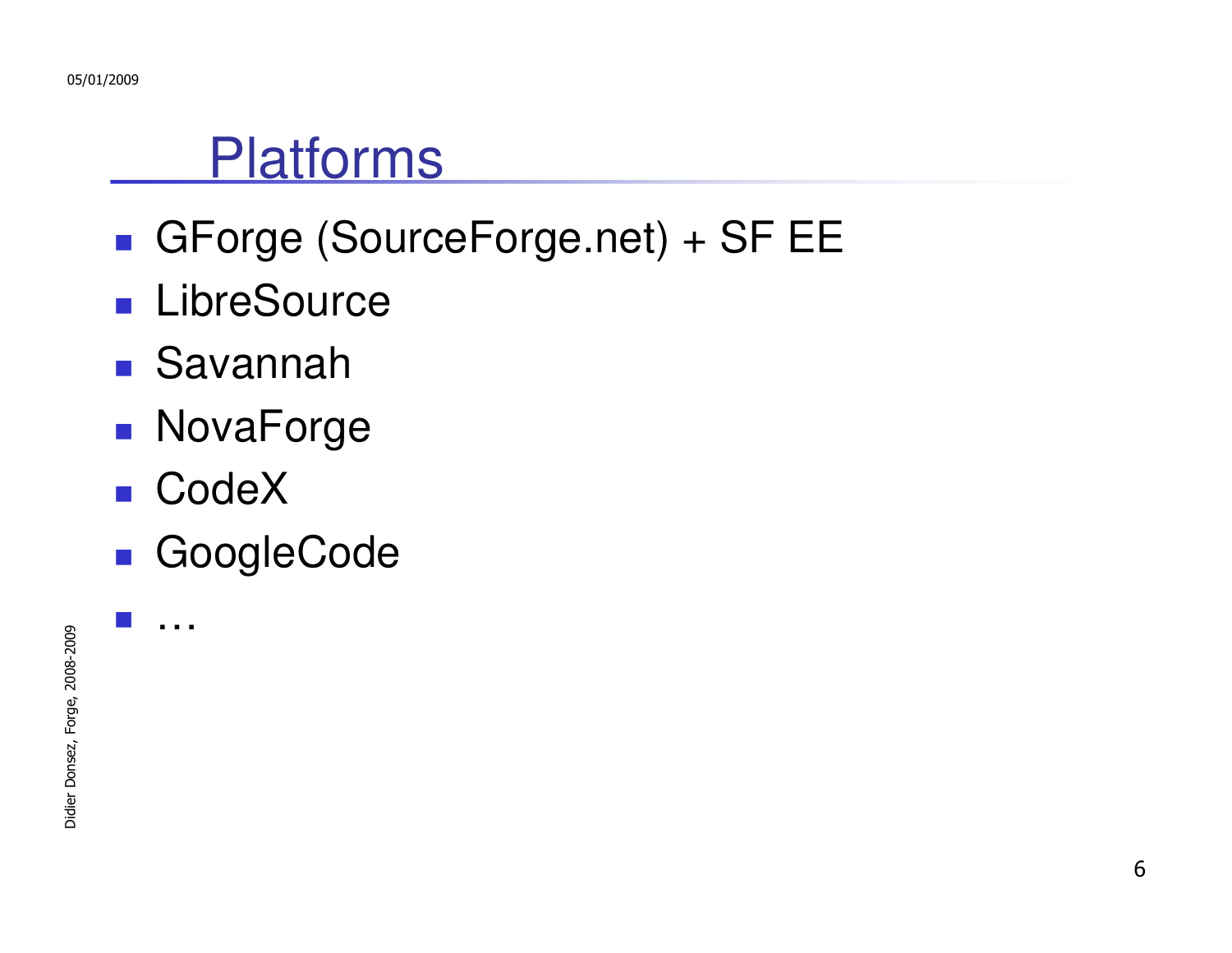#### 05/01/2009

#### Un exemple commenté**GForge**

| Forge                                                                                                                                                                                                        |                        |               |                   |                                                                                                                                        |                             | <b>Créer compte</b>                                                                                                                                                               |  |
|--------------------------------------------------------------------------------------------------------------------------------------------------------------------------------------------------------------|------------------------|---------------|-------------------|----------------------------------------------------------------------------------------------------------------------------------------|-----------------------------|-----------------------------------------------------------------------------------------------------------------------------------------------------------------------------------|--|
| <b>Accueil</b>                                                                                                                                                                                               | Ma page                |               | Arbre des projets | Demande d'aide                                                                                                                         |                             | <b>JOnAS</b>                                                                                                                                                                      |  |
| <b>Survol</b><br><b>Traceurs</b>                                                                                                                                                                             | Listes de<br>diffusion | <b>Tâches</b> | <b>Nouvelles</b>  | <b>Fichiers</b>                                                                                                                        | Wiki                        | <b>SVN</b>                                                                                                                                                                        |  |
| JOnAS is the Open Source implementation by ObjectWeb of the J2EE specification.                                                                                                                              |                        |               |                   |                                                                                                                                        |                             | <b>Equipe-Projet</b>                                                                                                                                                              |  |
| • Development Status: 5 - Production/Stable<br>· License: GNU Lesser General Public License (LGPL)<br>• Operating System: OS Independent<br>• Programming Language: Java<br>Enregistré le : 28/03/2002 14:44 |                        |               |                   |                                                                                                                                        |                             | Administrateurs:<br><b>Benoit PELLETIER</b><br><b>Gerard Vandome</b><br><b>Florent Benoit</b><br><b>Guillaume Sauthier</b><br><b>Francois Exertier</b><br><b>Dhilinno Duriouv</b> |  |
|                                                                                                                                                                                                              |                        |               |                   |                                                                                                                                        |                             | Développeurs :<br>46 [Voir les<br>membres]                                                                                                                                        |  |
|                                                                                                                                                                                                              |                        |               | Sorties récentes  |                                                                                                                                        |                             |                                                                                                                                                                                   |  |
| Paquet                                                                                                                                                                                                       |                        | Version       |                   | <b>Date</b>                                                                                                                            | Remarques /<br>Surveillance | Téléchargement                                                                                                                                                                    |  |
| <b>JOnAS Milestone Build</b>                                                                                                                                                                                 | JONAS 4 10 1           |               |                   | July 24, 2008                                                                                                                          | $Q - Q$                     | Téléchargement                                                                                                                                                                    |  |
| <b>Tools</b>                                                                                                                                                                                                 |                        | Jimys         |                   | October 20,<br>2005                                                                                                                    | $Q - Q$                     | Téléchargement                                                                                                                                                                    |  |
| <b>Zones publiques</b>                                                                                                                                                                                       |                        |               |                   | <b>Dernières Nouvelles</b>                                                                                                             |                             |                                                                                                                                                                                   |  |
| <b>D</b> Page d'accueil                                                                                                                                                                                      |                        |               |                   | <b>JOnAS 5.0.4 Available</b><br>Florent Benoit - 21/07/2008 10:54                                                                      |                             |                                                                                                                                                                                   |  |
| Th <sub>Traceurs</sub><br>- Bugs (92 ouvert(s) sur un total de 1010)<br><b>Bug Tracking System</b>                                                                                                           |                        |               |                   | (0 Comments) [Lire plus/Commenter]<br>JOnAS 5.0.2 Available<br>Florent Benoit - 07/04/2008 09:08<br>(0 Comments) [Lire plus/Commenter] |                             |                                                                                                                                                                                   |  |
| - Patches (0 ouvert(s) sur un total de 2)<br>Patch Tracking System                                                                                                                                           |                        |               |                   | JOnAS 5.0.1 Available<br>Florent Benoit - 30/01/2008 09:19<br>(0 Comments) [Lire plus/Commenter]                                       |                             |                                                                                                                                                                                   |  |
| - Feature Requests (74 ouvert(s) sur un total de 130)<br><b>Feature Request Tracking System</b>                                                                                                              |                        |               |                   | JOnAS 5.0.0 Available<br>Florent Benoit - 17/12/2007 08:57<br>(0 Comments) [Lire plus/Commenter]                                       |                             |                                                                                                                                                                                   |  |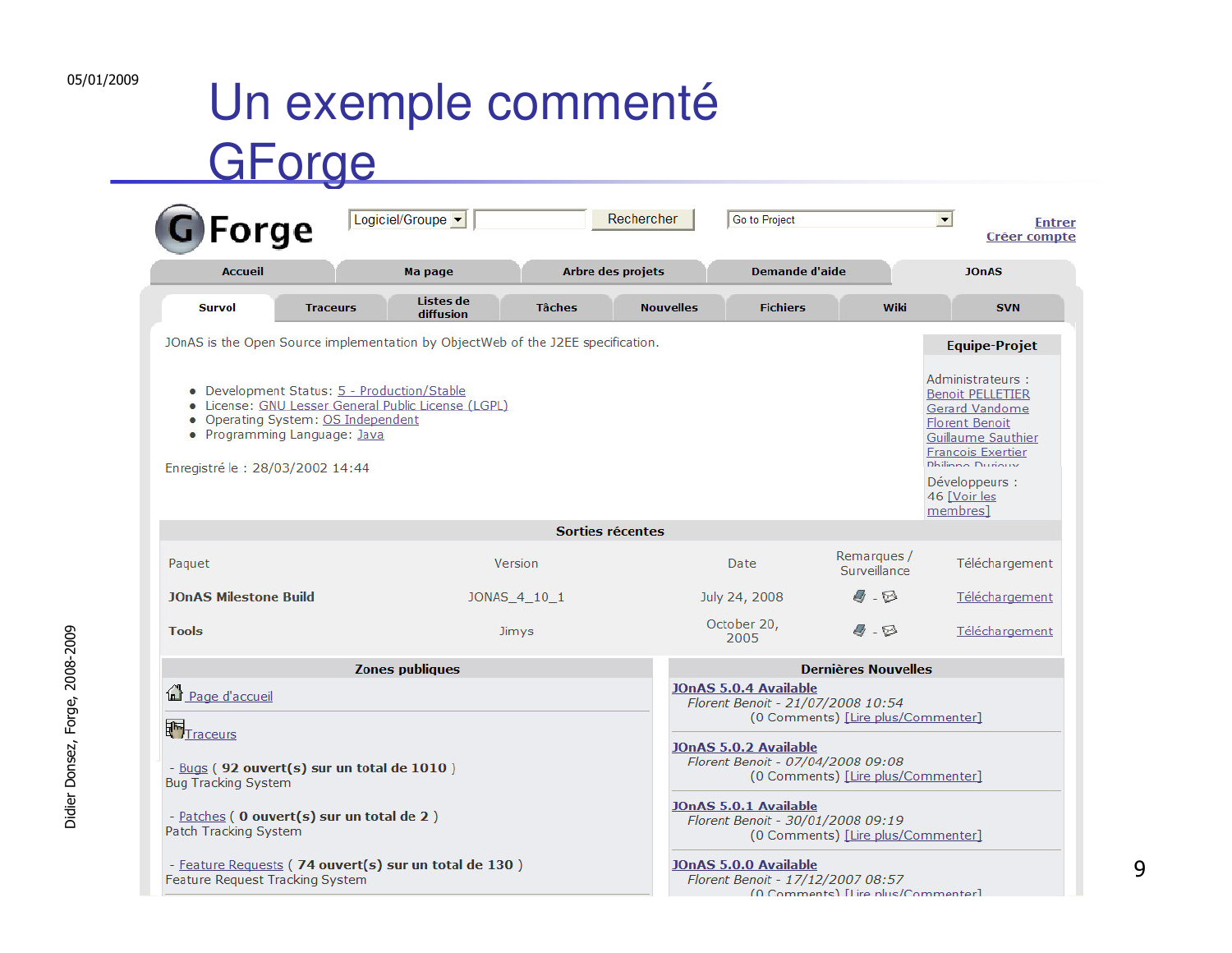## GoogleCode GoogleCode

| events, URLs, and much more<br>New: To complement our decoding software, we have created a web-based QR Code generator which supports contact information, calendar<br>bug: Client for BugLabs's BUG<br>zxing.appspot.com: The source behind our barcode generator<br>zxingorg: The source behind zxing.org/w | We also have experimental support for the DataMatrix and ITF formats<br>This library is divided into several components of interest<br>androidtest: Android test app (1.0 SDK)<br>android: Android client (1.0 SDK)<br>core: core decoding library, and the main component of the entire project<br>iphone: iPhone client + port to Objective C / C++ (QR code only)<br>rim: RIM/Blackberry-specific client build<br>javase: J2SE-specific client code<br>javame: JavaME client | currently have production-quality support tor:<br>on using the bull-in camera on mobile phones to photograph and decode barcodes on the device, without communicating with a server. We<br>ZXing (pronounced "zebra crossing") is an open-source, multi-format 1D/2D barcode image processing library implemented in Java. Our focus is<br>UPC-A and UPC-E<br>Code 128<br>Code 39<br>EAN-8 and EAN-13<br><b>QR Code</b> | ZXing ("Zebra Crossing")                                                                                                                                                                                             | Summary   Updates<br><b>Project Home</b><br><u>algoor</u><br>Code<br><b>Downloads</b><br><b>Buixz</b><br>Multi-format 1D/2D barcode image processing library with clients for Android, Java, and iPhone<br><b>Miki</b><br><b>Issues</b><br><b>Source</b> |
|---------------------------------------------------------------------------------------------------------------------------------------------------------------------------------------------------------------------------------------------------------------------------------------------------------------|---------------------------------------------------------------------------------------------------------------------------------------------------------------------------------------------------------------------------------------------------------------------------------------------------------------------------------------------------------------------------------------------------------------------------------------------------------------------------------|-------------------------------------------------------------------------------------------------------------------------------------------------------------------------------------------------------------------------------------------------------------------------------------------------------------------------------------------------------------------------------------------------------------------------|----------------------------------------------------------------------------------------------------------------------------------------------------------------------------------------------------------------------|----------------------------------------------------------------------------------------------------------------------------------------------------------------------------------------------------------------------------------------------------------|
| Project members:<br>Project owners:<br>chrietian hrunechon<br>srowen, dswitkin<br>alasdair john mackintosh,<br>briangbrown, mschulkind<br>How to join?                                                                                                                                                        | Feeds:<br>Groups:<br>Links:<br>Javadoc<br>ZXing discussion group<br>QR Code Generator<br><b>Project Feeds</b><br>Experimental Online Decoder<br>Latest Changes                                                                                                                                                                                                                                                                                                                  | <b>Featured</b><br>Featured<br><b>GetTheReader</b><br><b>BarcodeContents</b><br><b>FrequentlyAskedQuestions</b><br>InterestingLinks<br><b>ZXing-1.2.zip</b><br>Wiki Pages:<br>Downloads:<br>Show all<br>Show all                                                                                                                                                                                                        | Labels:<br>Code License: Apache License 2.0<br>码<br>Star this project<br>Google, barcode, QRCode,<br><b>Blackberry</b><br>Code39, Code128, iPhone,<br>UPC, decoder, Android, EAN,<br>Java, J2ME, reader, DataMatrix, | ez@gmail.com   What's new?   Profile   Settings   Help   Sign out<br>Search Projects                                                                                                                                                                     |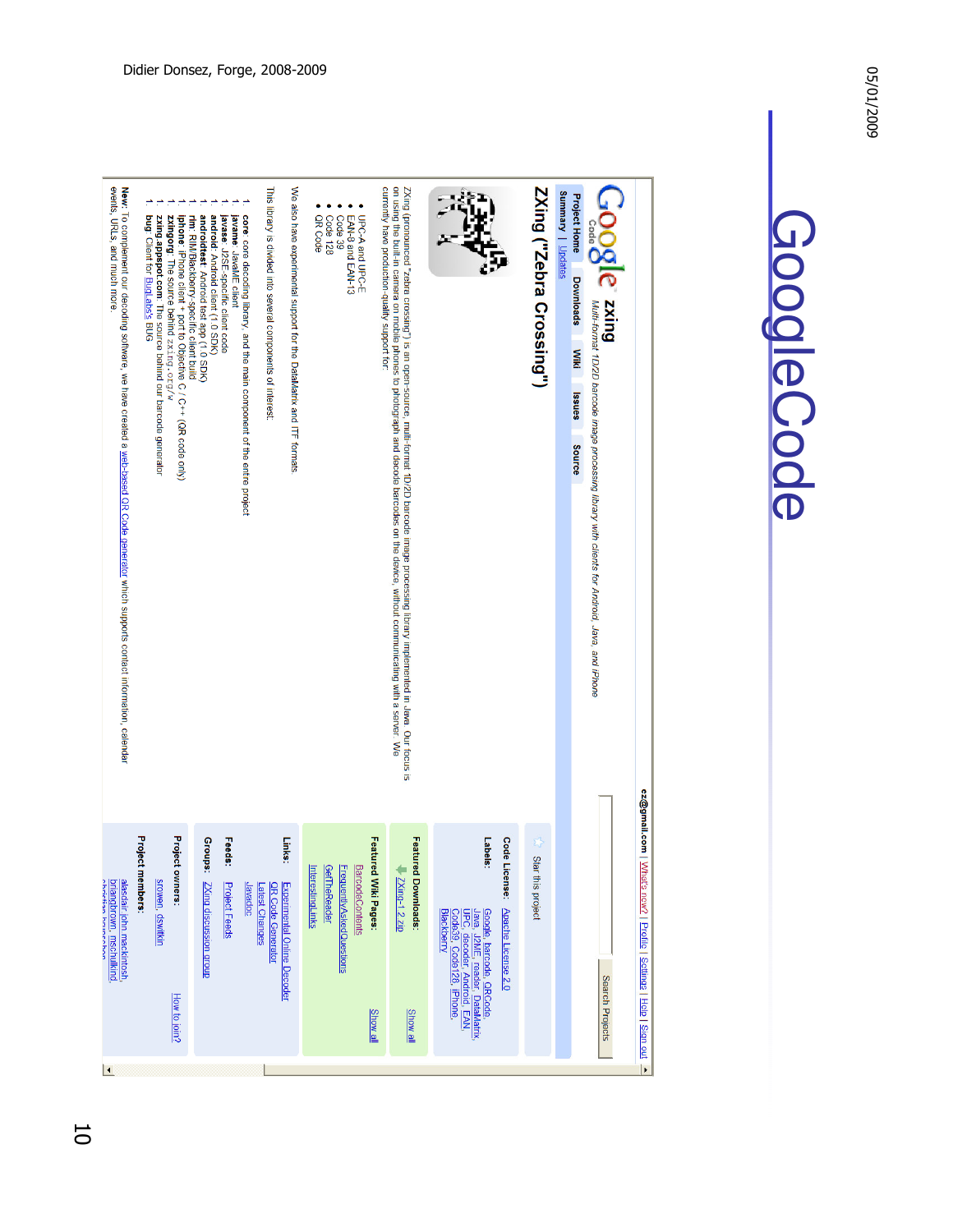#### Free forge hosting

- T. **Private or public (ie OpenSource)**
- ■ Most known
	- o, ■ SourceForge.net, Google code, Assembla, ...
- T. ■ See
	- http://en.wikipedia.org/wiki/Comparison\_of\_free\_software\_hosting\_facilities $\blacksquare$